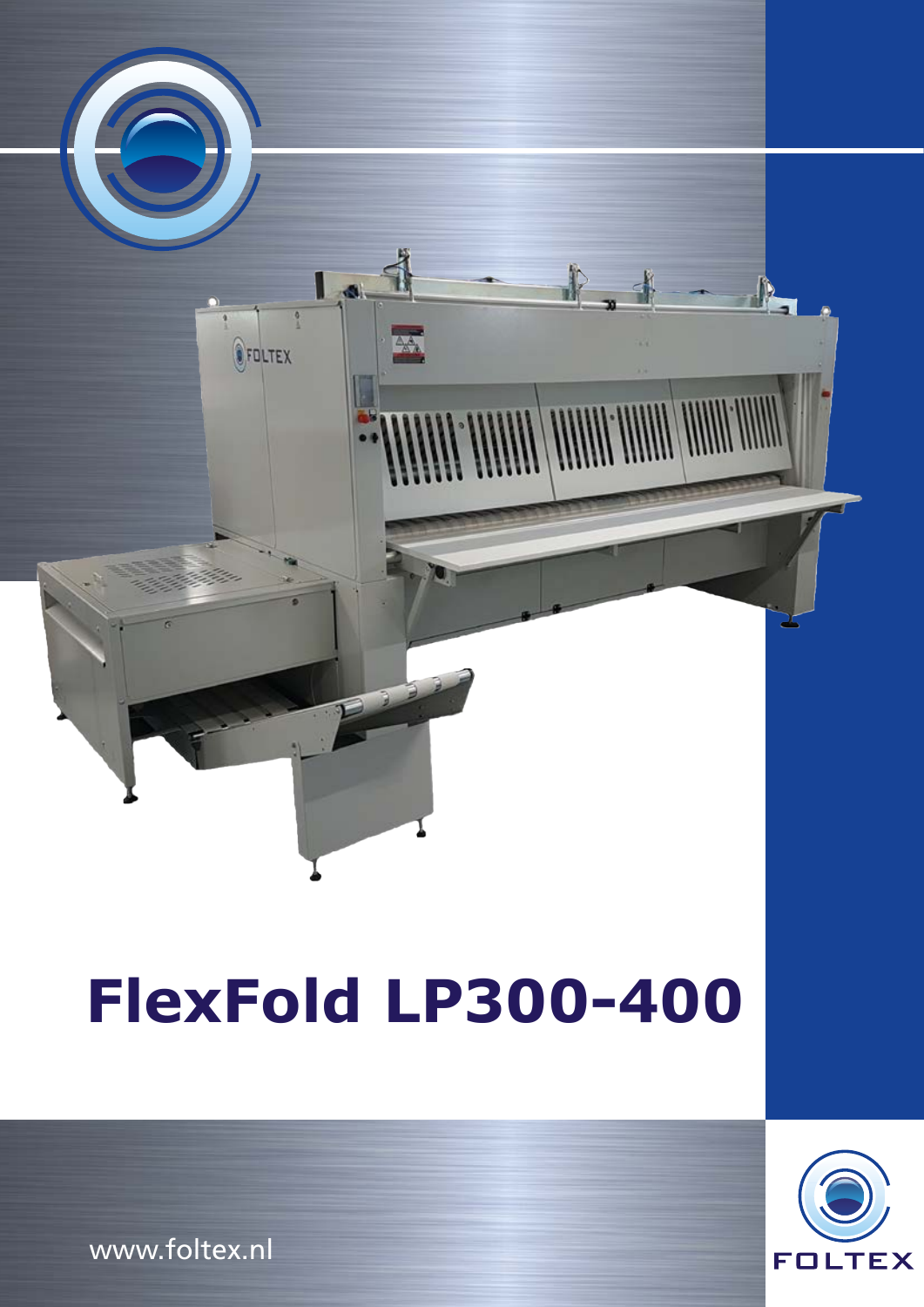The FlexFold LP300-400 differs from other folders because of its simple yet durable design which achieves both high quality folding and high production rates. The FlexFold LP300-400 is available in single and multi lane configurations. In either configuration, the FlexFold LP300-400 makes 2 or 3 primary folds in up to 4 lanes and 1, 2 or 3 (internal) cross folds. Each piece is measured before it enters the first primary fold. The microprocessor selects the appropriate primary fold accordingly. Once folded, the piece is measured again prior to entering the cross fold section to accomplish the desired cross fold. After the cross folds are made, the piece is discharged towards the stacker station. The folder can be supplied with either rotary type stackers or drop-stackers which are available either as single or double units. It is also possible to work without a stacker and deliver onto a delivery table.









**The FlexFold LP300-400 is a flatwork folder able to fold the complete range of small and large flatwork linen such as sheets, duvets, table linen, napkins, pillow cases etc.** 

## LATERAL FOLD PRINCIPLE

The laterals folds are carried out by air knives forcing the linen between two pinch rollers. The folded pieces are then transferred between conveyor belts to the next lateral fold. The use of double air tubes delivers unbeatable consistency and quality. The length is measured before entering the lateral fold section by means of



maintenance-free photocells (no reflectors). The FlexFold LP300- 400 is a machine built for life and requires little maintenance in comparison with competing folders. The drive system of the lateral fold section is done by maintenance-free timing belts.



## CROSS FOLD PRINCIPLE

The first cross fold rollers are both driven by a frequency controlled motor. The first cross fold has an effective opening size of 900 mm, thus enabling pieces of 3400 mm to be folded with 2 lateral folds.

The rollers of the first cross fold open automatically when a jam occurs. The size of the primary folded pieces are checked at the first cross fold and crooked pieces are automatically detected and rejected. The first cross fold is made by knife and the second



and the third cross folds are made by reversing belts in

combination with a knife. Both light as well as thick items can be processed against highest folding quality. By means of automatic wide measurement it is possible to bypass the third cross fold for small items, while it is enabled for large items.

The FlexFold LP300-400 can also be provided without a cross fold section, so acts as primary folder only.